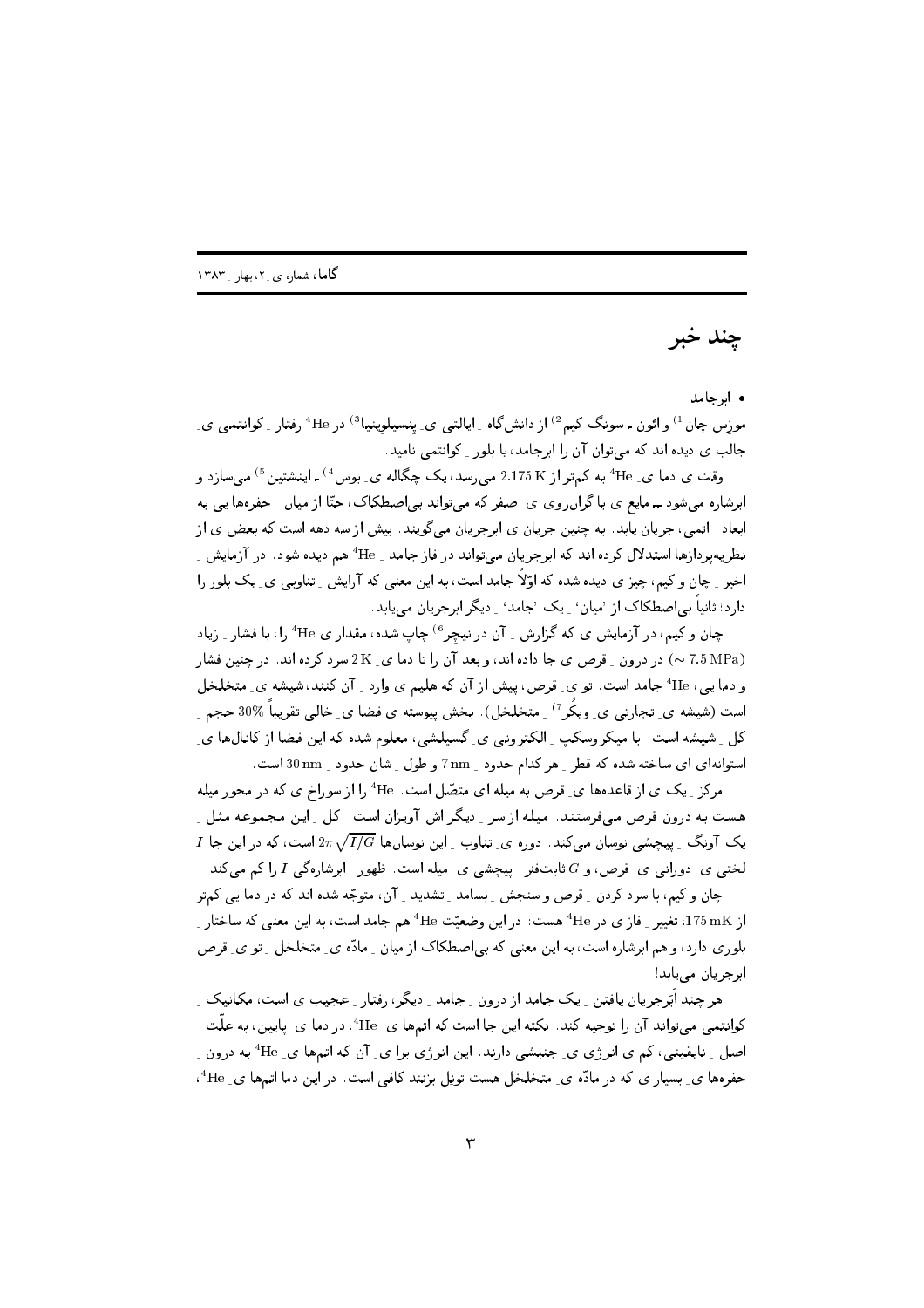که بوزون اند، یک شبکه ی ِ بلوری میسازند و تابع موج ِ همه ی ِ آنها یک ی است، و تویل زدن ِ اتـمها از میان ِ سد ِ پتانسیل ی که مادّه ی ِ متخلخل ساخته چنان است که این ساختار ِ بلوری و یکی بودن ِ تابعِموج را به هم نميزند.

اگر این آزمایش تأیید شود، آن وقت در هر سه فاز <sub>-</sub> گاز، مایع، و جامد چگاله ی ِ بوس ـ اینشتین ديده شده است. احمد \_ شريعتى

<sup>1)</sup> Moses Chan, <sup>2)</sup> Eun-Seong Kim, <sup>3)</sup> Pennsylvania State University, <sup>4)</sup> Bose, <sup>5)</sup> Einstein, <sup>6)</sup> Kim, E.; Chan, M. H. W.: Probable observation of a superfluid helium phase; Nature, vol. 427, pp. 225-227 (15 Jan 2004). <sup>7)</sup> Vycor

 $g-2$  و ی میون مدل استاندارد ِ ذرات را به مبار زه طلبید مطابق ِ آخرین نتایج ِ بهدست آمده از آزمایشگاه ِ ملی ِ بروکهیون <sup>1)</sup>، BNL، که در ژانویهی 2004 اعلام شد، ممان ِ مغناطیسی ِ نابههنجار ِ میون<sup>2)</sup>، <sup>–</sup>µ، با آنچه که براساس ِ ِ مدل ِ استاندارد ِ ذرات ِ بنیادی محاسبه می شود همخوانی ندارد.

مدل ِ استاندارد نظریهای است که، به غیر از گرانش، سه برهمکنش ِ شناختهشده در طبیعت را توصيف مي¢ند: برهمكنشهاي ِ الكترومغناطيسي، هستهاي ِ ضعيف و هستهاي ِ قوى. تا همين اواخر و پس از ۳۰ سال، هیچ آزمایشی انحراف ِ معنیداری از پیشگوییهای ِ مدل ِ استاندارد را نشان نداده بود . براساس ِ همین مدل تمام ِ ذرات ِ بنیادی ِ فرمیونی ِ باردار، مانند ِ الکترون، میون و کوارکها، در میدان ِ مغناطیسی مانند ِ دوقطبی های ِ مغناطیسی ِ کوچک رفتار می کنند. ممان ِ مغناطیسی (در واحدهای ِ SI) به صورت ِ کلبی ِ  $\frac{qqh}{dm}$  است، که در آن  $q$  بار ِ الکتریکی ِ دره،  $m$  جرم ِ دره و  $g$  یک ثابت ِ بی بُعد است ِ تا قبل از نظریهی دیرک<sup>3</sup>) برای ِ ذرات ِ با اسپین ِ  $\frac{1}{2}$ این عدد از آزمایش به دست می آمد. نظریهی دیرک مقدار ِ q را برای ِ ذرات ِ بنیادی (با اسپین  $(\frac{1}{2})$ ، یعنی ذراتی که برخلاف ِ پروتون و نوترون ساختار ِ داخلی ندارند، 2 بیشگویی میکند. این نتیجه با همهی آزمایشهای ِ معمولی همخوانی ِ دارد. در نظریهی میدانهای ِ کوانتومی مقدار ِ g تصحیحات ِ بسیار کوچکی پیدا می کند که فقط با آزمایشهای بسیار دقیق قابل ِ آزمودن است. برای ِ مثال مقدار ِ g برای ِ الکترون این است:

 $g_e = \left\{ \begin{array}{ll} \text{2.002 319 304 280 (56)} \ \text{2.002 319 304 373 8} \pm (0.082 \times 10^{-10}) \ \text{Li}^{\text{th}} & \text{Li} \end{array} \right.$ 

همخوانبی ِ آزمایش با نظریّه شگفتانگیز است. ضمناً  $g_{\rm e}$  فقط کمی با عدد ِ 2 تفاوت دارد و معمولاً به مقدار ِ نابههنجار میگویند.  $g-2$  از تصحیحات ِ حلقهای در نظریهی میدان می آید.)  $g-2$ 

این تطابق ِ فوق|لعاده خوب بین ِ نظریه و آزمایش از بزرگ ترین موفقیتهای ِ نظریه ی میدانهای ِ کوانتومی و همچنین مدل ِ استاندارد قلمداد می شود. تصحیحات ِ g برای ِ ذرات با جرمهای ِ متفاوت فرق دارد، و بر همین اساس انتظار بر این است که مقدار g برای ِ میون ( $g_{\mu}$ ) عدد ِ دیگر ی باشد.

تا فوریه ی سال ِ 2001 تطابق ِ بین ِ نظریه و آزمایش برای ِ میون هم قابل ِ قبول بود، تا این که تحلیل ِ دادههایی که تا 1999 در BNL جمع آوری شده بود یک ناهمخوانبی ِ معنادار بین ِ آزمایش و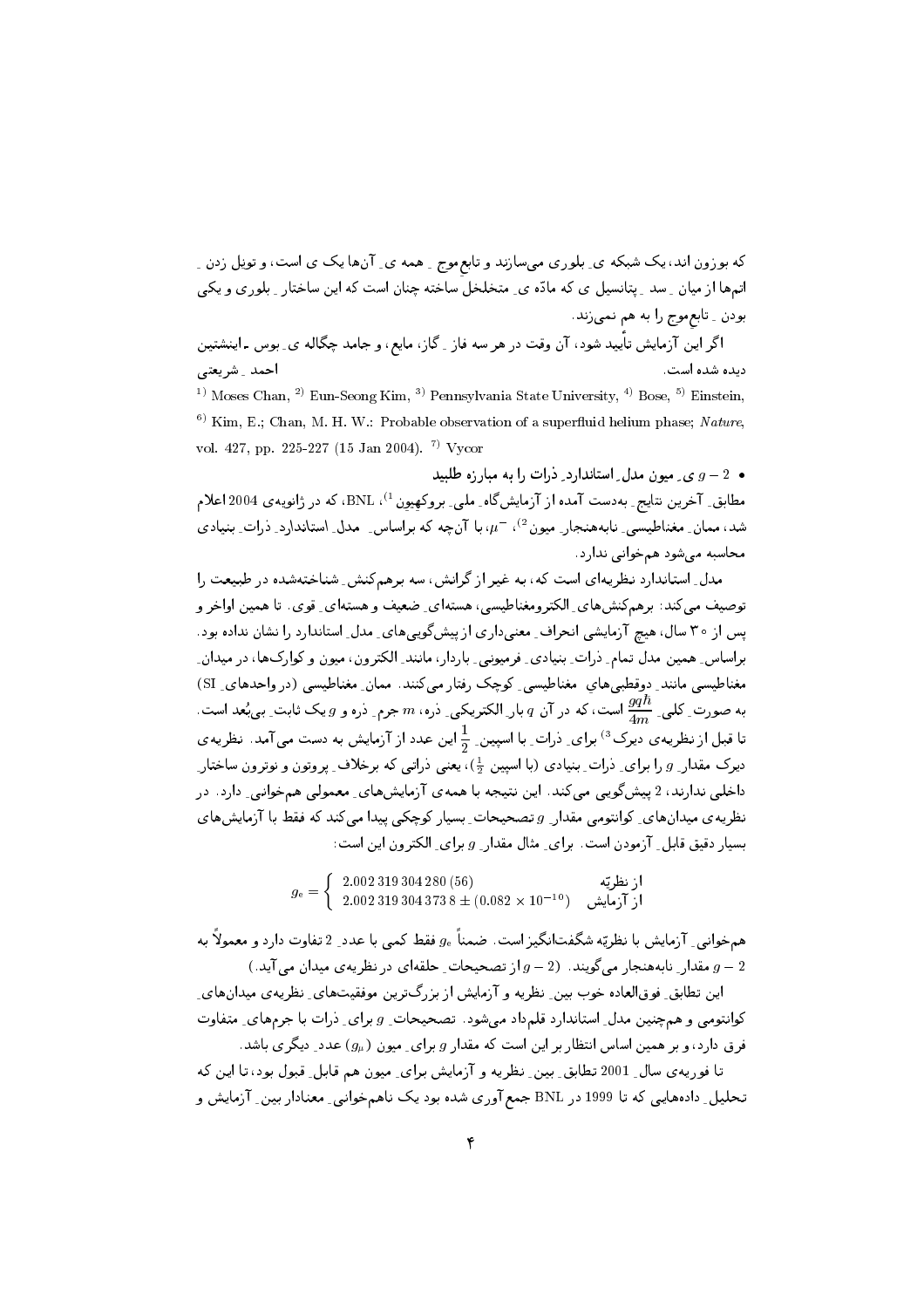نظریه را نشان داد. این دادهها مربوط به یادمیون (+r) با بار ِ مثبت بود. در اُکتبر ِ 2001 نظریهپردازان یک اشتباه در محاسبات ِ قبلی پیدا کردند، اشتباهی که تصحیح آن باعث شد معنادار بودن ِ عدم ِ .<br>تطابق زیر ِ سوال برود. در ژوئیهی ِ 2002، باز هم از BNL نتایجی بر اساس ِ دادههای ِ جمع شده در سال ِ 2000 بیرون آمد. دقت ِ اندازهگیریهای ِ این نتیجهها دو برابر ِ قبلی ِها بود. اختلاف ِ بین ِ نظریّه و آزمایش دوباره معنادار شد. این آزمایش ها هم بر روی بادمیون بودند. حالا در ژانویه ی 2004، بر اساس ِ دادههای ِ جمعشده در 2001، نتایجی بهدست آمده که همین عدم ِ تطابق را برای ِ خود ِ میونهای ِ منفی هم نشان میدهد. همخوانی این نتایج ِ جدید و دوتای ِ قبلی بسیار عالی است. این همخوانی مهم است، زیرا بنا بر قضییه ی کلی ـ PCT در نظریه ی میدانهای ِ کوانتومی، انتظار داریم اندازهی ممان دو قطبی ِ دره با یاددرهاش دقیقاً برابر باشد.

این نتایج هم از BNL است، و تیم ِ پژوهشی ِ مربوطه ترکیبی از ۱۱ موسسه از کشورهای ِ آمریکا، روسيه، ژاپن، هلند و آلمان است.

هرکدام از ۳ برهمکنش ِ الکترومغناطیسی، هستهای ِ ضعیف و هستهای ِ قوی سهمی در مقدار ِ دارند. از این سه، سهم ِ دوتای ِ اول را میشود به طور ِ مستقیم و براساس ِ روشهای ِ اختلالی  $g-2$ محاسبه کرد. ناجورترین قسمت ِ محاسبات مربوط به سهم ِ برهمکنش های ِ هستهای ِ قوی است، که چون ثابت ِ جفتشدهگی ِ کوچکی ندارد، روشهای ِ اختلالی کارساز نیست. از این رو برآورد ِ سهم ِ این نیرو مستلزم ِ مدلسازی و ترکیب ِ روشهای ِ متفاوت است. ادعای ِ مهم این است که، اگرچه سهم ِ محاسبهشده براي ِ نيروي ِ قوى، و در نتيجه ناهمخواني ِ بين ِ نظريه و آزمايش، به انتخاب ِ مدل وابسته است، ولي با اين حال عدم ِ تطابق آن قدر هست كه با هيچ يک از مدلهاي ِ رايج قابل ِ توضيح نيست. به این ترتیب جا برای ِ مطرح شدن ِ سنارپوهای ِ فراتر از مدل ِ استاندارد باز میشود. از مطرحترین

آنها مدلهای ِ ابرمتقارن<sup>4)</sup> است، که در آنها فرض می شود هر درهی فرمیونی یک ابرهم دست<sup>5</sup> ِ بوزونی دارد، و هر درهی بوزونی یک ابرهم<ست<sup>5)</sup> ِ فرمیونی دارد. اُمید بر این است که 2 – g ی میون اطلاعاتبی در مورد ِ نظریههای ِ فراتر از مدل ِ استاندارد به ما بدهد، و یا حداقل ِ قیودی بر روی ِ با,امترهای دخیل در آنها بگذارد. اميرحسين فتح اللهى

<sup>1)</sup> Brookhaven National Laboratory (BNL), <sup>2)</sup> Anomalous Magnetic Moment of Muon, <sup>3)</sup> Dirac, <sup>4)</sup> Supersymmetric, <sup>5)</sup> Superpartner,

منابع:

- . Muons continue to defy Standard Model (8 Jan 2004), physicsweb.org
- New g-2 Measurement Deviates Further From Standard Model (9 Jan. 2004), www.interactions.org